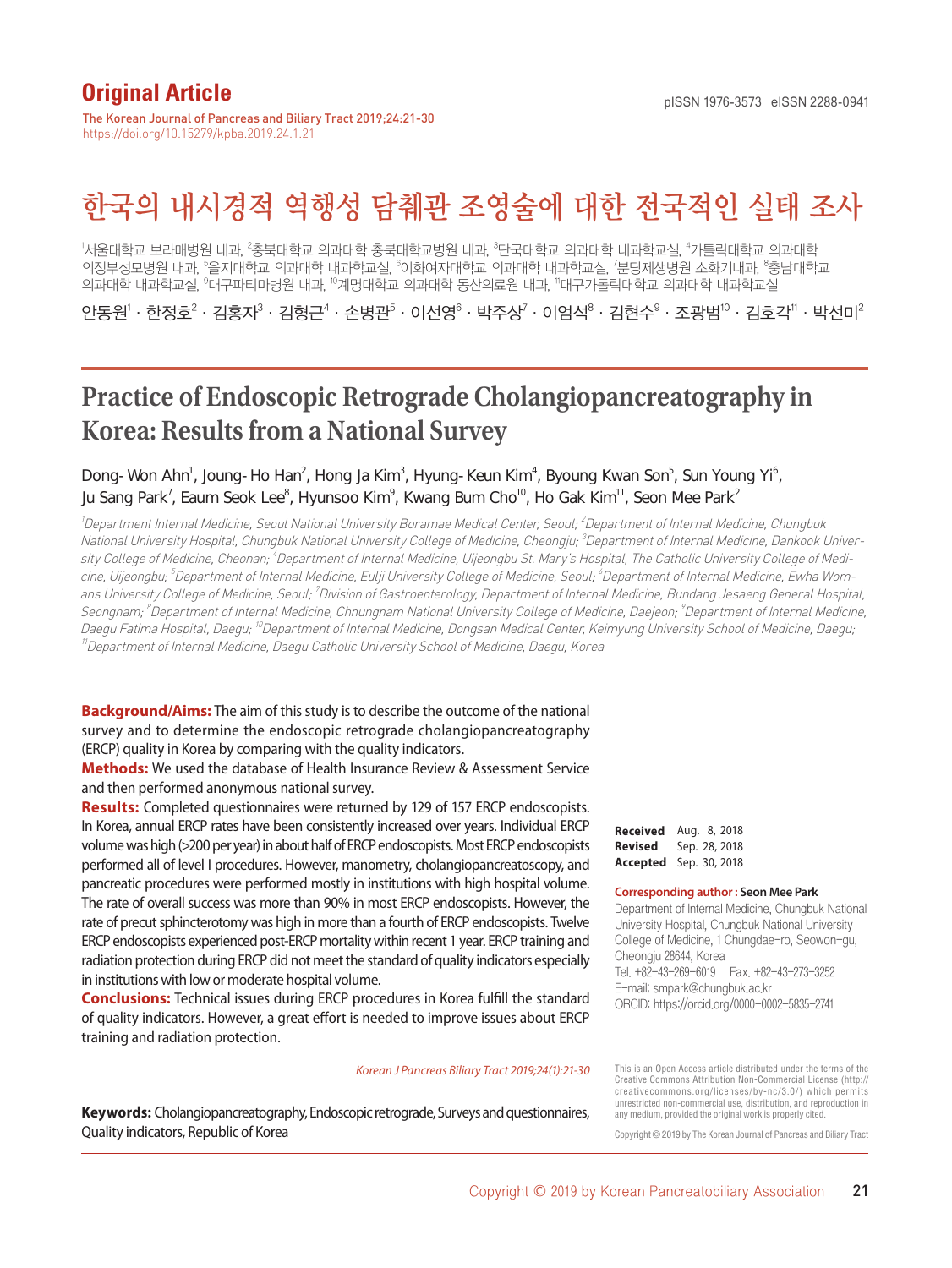## INTRODUCTION

With the advent of magnetic resonance cholangiopancreatography (MRCP) and endoscopic ultrasonography (EUS), diagnostic endoscopic retrograde cholangiopancreatography (ERCP) has been replaced by these non-invasive imaging tests.<sup>1</sup> However, ERCP is still an important tool in the nonsurgical management of various pancreatobiliary diseases.<sup>2</sup> ERCP is one of the most advanced and technically demanding endoscopic procedures with a considerable risk of complications.<sup>3</sup> In an effort to raise the quality of ERCP procedures, several quality indicators for ERCP have been proposed $3-6$  and national survey of ERCP practice based on the quality indicators have been performed worldwide.<sup>1,2,7-11</sup>

In South Korea, more than 50,000 ERCPs are performed each year and the annual ERCP rates are consistently increasing. To date, however, there are limited data about the ERCP practice in Korea because of lack of nationwide studies about this issue.<sup>12</sup> Therefore, the Korean Pancreatobiliary Association (KPBA) conducted a national survey to determine the ERCP practices and quality outcomes in Korea. The aim of this study is to describe the outcome of the national survey and to determine the ERCP quality by comparing with the quality indicators that have been proposed. We conducted national surveys about ERCP after analyzing national data obtained from Health Insurance Review & Assessment Service (HIRA) to give meaning to them. This survey provided the level of ERCP quality in Korea and quality indicators, which did not fulfill the quality requirements.

## **METHODS**

## 1. Investigation of annual ERCP rates

To investigate total number of ERCP in Korea, we used the database of HIRA. In Korea, all surgical and endoscopic procedures including ERCP are registered to the database of HIRA. With the database, we investigated the total number of ERCP from 2010 to 2014. According to the database of HIRA, hospital type is categorized into four groups based on the number of occupied beds university hospital, general hospital, hospital, and clinic. So, the number of ERCP was investigated according to the

four hospital types separately. To determine the ERCP availability in Korea and to compare it to those in other countries, the 1-year ERCP rate was used a main index to represent the status of ERCP availability.<sup>9</sup> The ERCP rates of other countries were retrieved or calculated through published data resources.<sup>10,11,13-18</sup>

#### 2. Conduct of the survey

An online survey was conducted from July 2015 to September 2015. According to the registry of the KPBA, there were a total of 157 ERCP endoscopists worked in 2015. E-mail with direct access to web link survey was sent to them for six times with an interval of 2 weeks. The online survey was performed with a predesigned standard structured questionnaire. A pilot version was sent to a group of 15 ERCP endoscopists including members of the KPBA who were participated to prepare the questionnaire to confirm the clarity and suitability of each question. We implemented minor revisions based on review of the pilot version before its widespread administration. The final questionnaire consisted of a total 40 questions and the contents of the questionnaire were classified into five categories: 1) volume, indication, and preparations of ERCP; 2) ERCP procedures; 3) ERCP training; 4) ERCP complications, and 5) radiation protection during ERCP. A returned questionnaire was considered valid if all of the required information was provided.

## 3. Categorization of ERCP volumes

We classified annual ERCP volumes (both in each hospital and each ERCP endoscopist) into three categories: high volume (HV) (>200 cases/year), moderate volume (MV) (50-200 cases/year), and low volume (LV) (<50 cases/year). The rationale of this classification was based on previous studies reported relationship between ERCP volume and complications, $14,19,20$  previous guidelines about an appropriate number of ERCP for competency,<sup>21-23</sup> and a previous survey in other countries.<sup>1</sup>

#### 4. Statistical analysis

Categorical data were presented as proportions and continuous variables were presented as mean±standard deviation. To measure differences in each of these categories across all three volume groups, we used Pearson's  $x^2$  test for independence and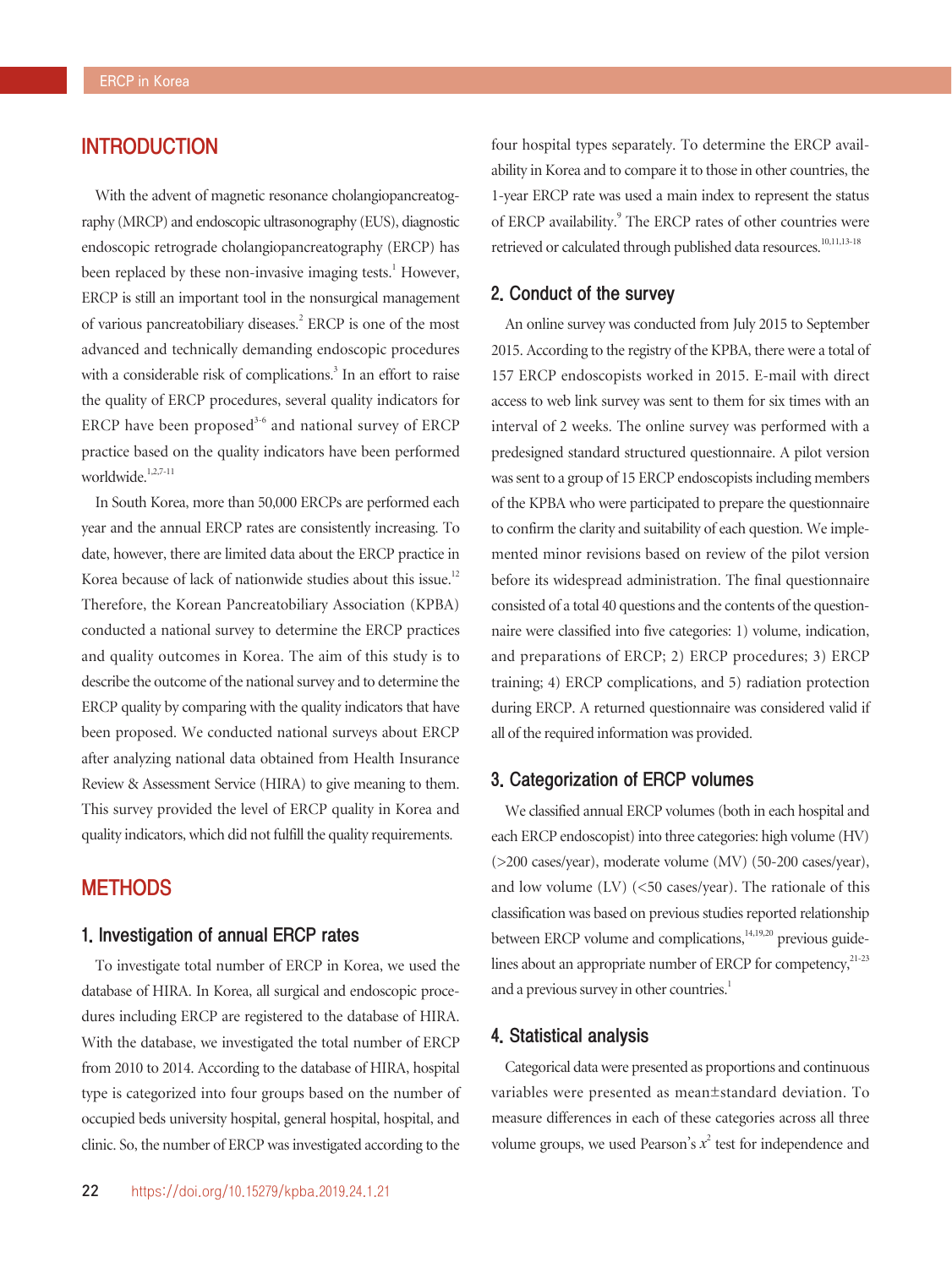standard  $x^2$  test for pairwise comparisons. We considered a 2-tailed  $\alpha$  error of <0.05 to represent statistical significance. All statistical analyses were performed by using SPSS version 13.0 for Windows (SPSS Inc, Chicago, IL, USA).

## **RESULTS**

## 1. Annual ERCP rates in Korea

According to the data from HIRA, the number of ERCP has been consistently increased over years (Fig. 1). A total of 40,162 and 47,983 ERCP were performed in 2010 and 2014, respectively. More than 80% of ERCP were therapeutic ERCP in each year. Investigation of the number of ERCP among four hospital types showed that most ERCP (more than 99%) were performed in university hospital or general hospital in Korea (Fig. 2). When we calculated the annual ERCP rate in 2010 in Korea, the annual ERCP rate was 82.6 per 100,000 inhabitants (4.86 million as the total population). The comparison between Korea and other countries is shown in Fig. 3.<sup>11</sup>



**Fig. 1.** The number of diagnostic and therapeutic endoscopic retrograde cholangiopancreatographies performed in Korea. ERCP, endoscopic retrograde cholangiopancreatography.



#### 2. Response to the survey

Of the 157 endoscopists questioned, 129 (82.2%) responded and completed questionnaires. There were 71 endoscopists in university hospitals (56%), 54 in general hospitals (42%), and three in hospitals (2%). Experience of ERCP was more than 10 years in 52 (41%), 5 to 10 years in 38 (30%), 1 to 5 years in 33 (26%), and less than 1 year in four (3%).

## 3. Volume and preparations of ERCP

Annual hospital ERCP volume was HV in 92 (72%), MV in 27 (21%), and LV in nine (7%). And annual individual ERCP volume was HV in 62 (49%), MV in 53 (42%), and LV in 12 (9%). Only 31 respondents (24%) performed ERCP in outpatients. The rate of diagnostic ERCP was less than 5% in more than 80% of respondents.

An informed consent before ERCP was achieved by ERCP endoscopist only in 21 respondents (16%), and more than 80% of respondents reported that an informed consent was achieved by trainee or medical resident. Prophylactic antibiotic adminis-



**Fig. 3.** Annual endoscopic retrograde cholangiopancreatography rates (per 100,000 habitants) in Korea and other countries. ERCP, endoscopic retrograde cholangiopancreatography.

## University hospital

- General hospital
- **Hospital**
- $\blacksquare$  Clinic

**Fig. 2.** The number of endoscopic retrograde cholangiopancreatography in various hospital types in Korea (2010 and 2014).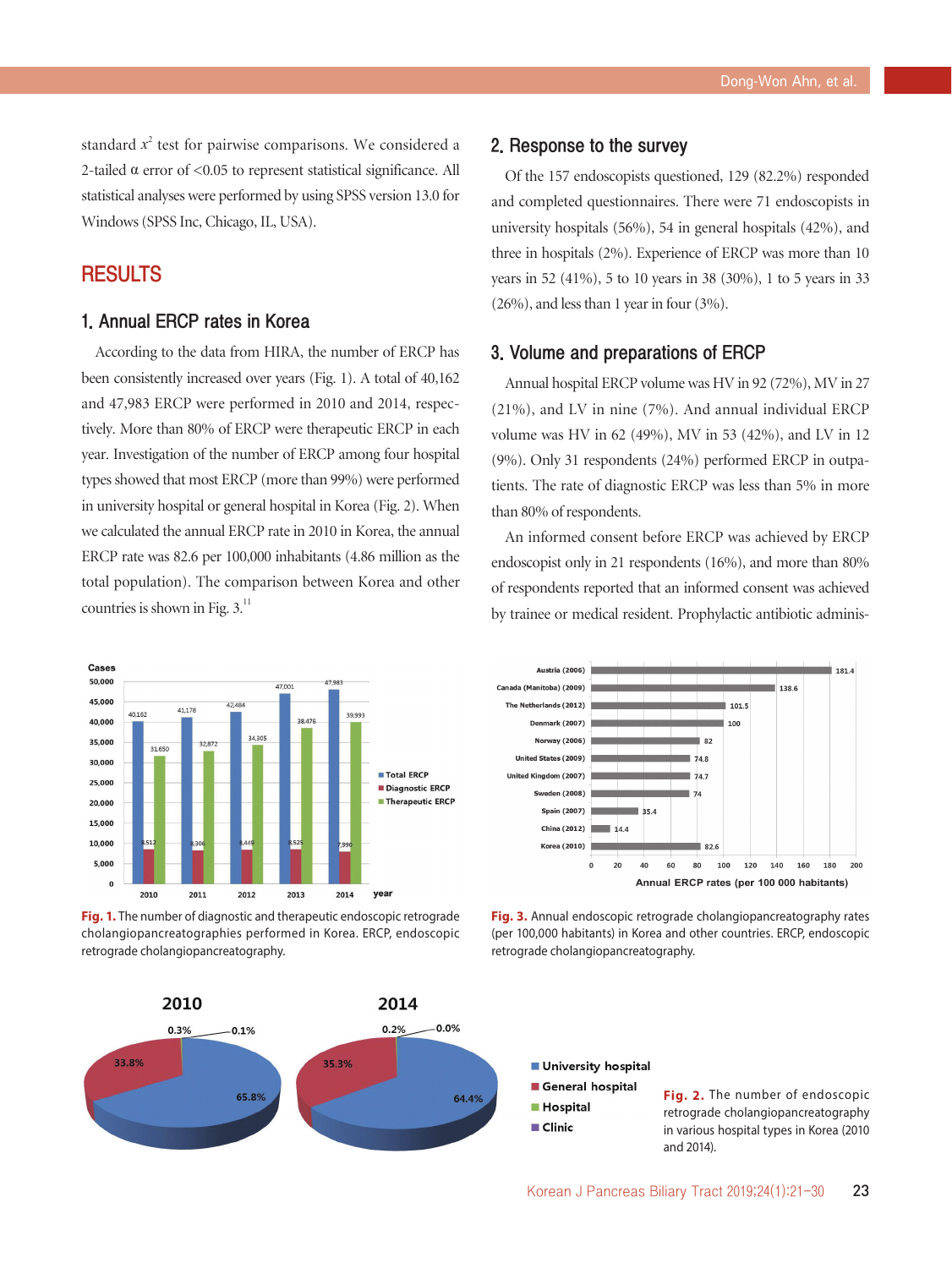tration was performed during all therapeutic ERCP in 84 (63%).

## 4. Indications of ERCP

We classified the indications of ERCP into grades of difficulty ranging from I to III according to criteria established by Ang et al.<sup>5</sup> More than 90% of respondents across all groups (LV, MV, and HV) performed most of level I procedures except cytology. For level II and III procedures, large common bile duct (CBD) stone (>10 mm) removal, drainage for hilar tumors or benign intrahepatic strictures, precut sphincterotomy, and lithotripsy was performed by more than 85% of respondents. However, other level II and III procedures such as minor papilla cannulation (58.9%), manometry (11.6%), cholangiopancreatoscopy

(45.7%), therapeutic ERCP in Billroth II anastomosis (78.3%), pancreatic procedure such as pseudocyst drainage (60.5%), and intrahepatic duct (IHD) stone removal (61.2%) was performed by less than two-thirds of respondents. Table 1 summarizes the proportions of respondents who would perform Level I, II, or III procedures according to individual volume. Respondents with moderate or high individual volume were more likely to perform level II or III procedures. Considering that institutions with high hospital volume are more likely to possess the equipment necessary for manometry, cholangiopancreatoscopy, or pancreatic procedure (such as pseudocyst drainage), we investigated the relationship between these procedures and hospital volume. Respondents in high hospital volume were more likely

Table 1. Proportions of endoscopists who would perform ERCP for various indications stratified by degree of difficulty according to individual volume

| Level of difficulty                                                                   | $LV^*(n=12)$ | $MV† (n=53)$ | $HV^*(n=62)$ | $p$ -value $\frac{5}{3}$ |  |
|---------------------------------------------------------------------------------------|--------------|--------------|--------------|--------------------------|--|
| Level I                                                                               |              |              |              |                          |  |
| Diagnostic cholangiogram or pancreatogram                                             | 11(91.7)     | 50 (94.3)    | 59 (95.2)    | 0.887                    |  |
| Biliary brush cytology or pancreatic cytology                                         | 7(58.3)      | 46 (86.8)    | 54 (87.1)    | 0.035                    |  |
| Standard sphincterotomy                                                               | 12 (100)     | 52 (98.1)    | 62 (100)     | 0.495                    |  |
| Removal of bile duct stones <10 mm                                                    | 12(100)      | 51 (96.2)    | 62 (100)     | 0.242                    |  |
| Stricture dilation/stent/nasobiliary drain for extrahepatic<br>stricture or bile leak | 9(75.0)      | 49 (92.5)    | 62 (100)     | 0.002                    |  |
| Level II                                                                              |              |              |              |                          |  |
| Diagnostic cholangiogram or pancreatogram with Billroth II<br>anatomy                 | 3(25.0)      | 32(60.4)     | 55 (88.7)    | < 0.001                  |  |
| Large CBD stone removal (>10 mm)                                                      | 10(83.3)     | 52 (98.1)    | 62 (100)     | 0.002                    |  |
| Minor papilla cannulation                                                             | 0(0)         | 25(47.2)     | 50(80.6)     | < 0.001                  |  |
| Drainage for hilar tumors or benign intrahepatic strictures                           | 4(33.3)      | 47 (88.7)    | 60(96.8)     | < 0.001                  |  |
| Level III                                                                             |              |              |              |                          |  |
| Precut sphincterotomy                                                                 | 5(41.7)      | 45 (84.9)    | 61 (98.4)    | < 0.001                  |  |
| Sphincter of Oddi manometry                                                           | 0(0)         | 4(7.5)       | 11(17.7)     | 0.099                    |  |
| Cholangioscopy or pancreatoscopy                                                      | 0(0)         | 16(30.2)     | 42 (67.7)    | < 0.001                  |  |
| Therapeutic ERCP in Billorth II anatomy                                               | 5(41.7)      | 34 (64.2)    | 61 (98.4)    | < 0.001                  |  |
| All pancreatic therapy including pseudocyst drainage                                  | 0(0)         | 22 (41.5)    | 55 (88.7)    | < 0.001                  |  |
| Lithotripsy                                                                           | 6(50.0)      | 46 (86.8)    | 62 (100)     | < 0.001                  |  |
| Removal of intrahepatic stones                                                        | 1(8.3)       | 23 (43.4)    | 54 (87.1)    | < 0.001                  |  |

Values are presented as number (%).

ERCP, endoscopic retrograde cholangiopancreatography; LV, low volume; MV, moderate volume; HV, high volume; CBD, common bile duct. \*<50 cases/year.

† 50-200 cases/year.

‡ >200 cases/year.

§ Pearson's test for independence.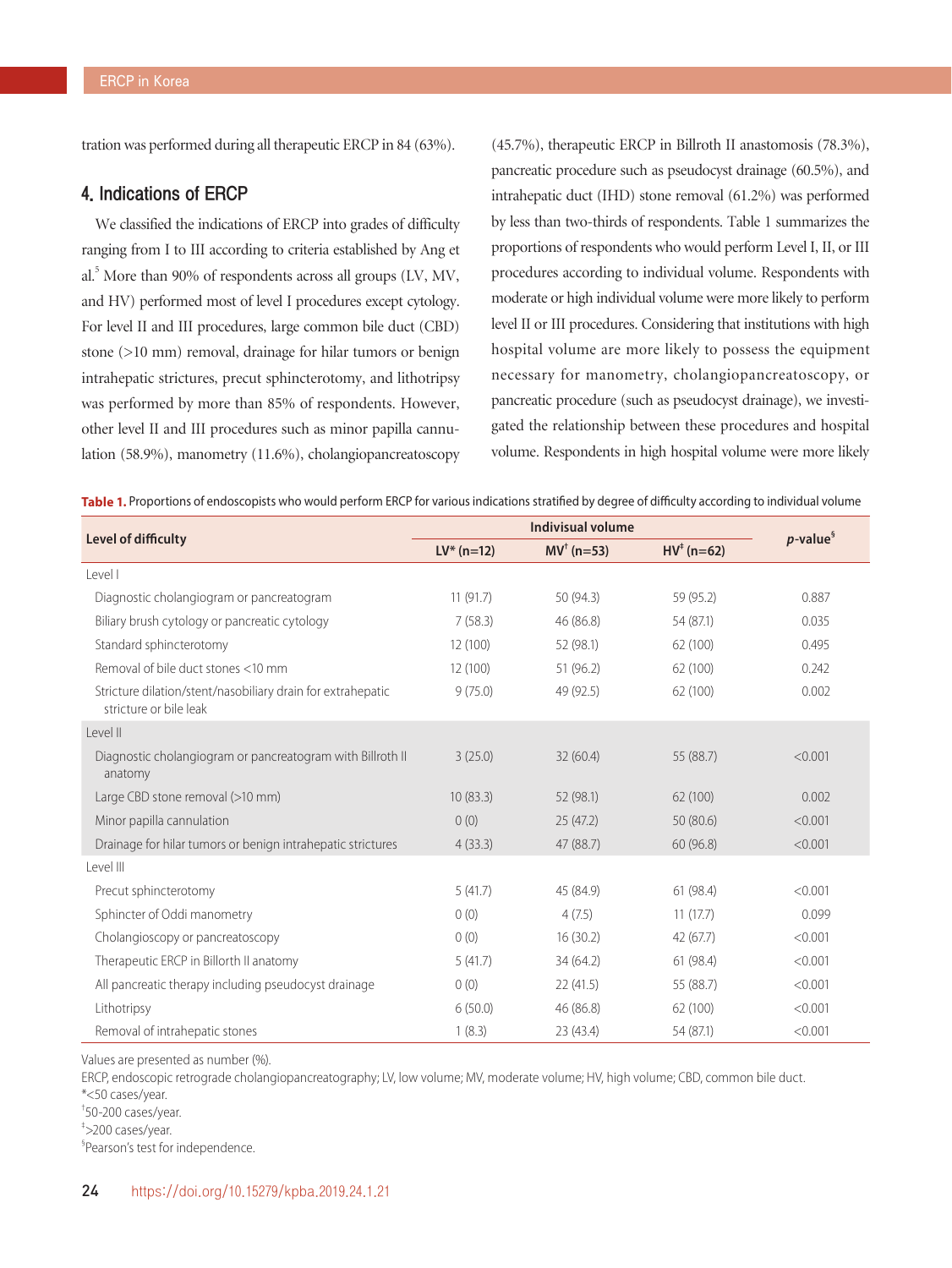to perform manometry, cholangiopancreatoscopy, and pancreatic procedure (such as pseudocyst drainage) than those in low or moderate hospital volume (Table 2).

## 5. ERCP procedures

As sedative agents during ERCP, 45 respondents (35%) used only midazolam, and 80 respondents (53%) used propofol (with or without midazolam). Fourteen respondents (11%) reported that propofol was used with participation of anesthesiologist for patient monitoring during ERCP.

Time for attempt at bile duct cannulation was within 30 minutes in most respondents (except one), and all respondents attempted bile duct cannulation less than 20 times before termination. However, 34 respondents (26%) performed precut endoscopic sphincterotomy (EST) in more than 10% of case for bile duct cannulation.

Most respondents (except two) performed successful bile duct cannulation through native papilla more than 85%, and in 63 (49%) of them, the rate was more than 95%. The overall therapeutic procedures including CBD stone removal and biliary drainage was more than 90% in most respondents.

## 6. ERCP training

During the training period of trainee, the number of ERCP training was less than 150 cases in 87 respondents (67%), and less than 30 cases in 45 respondents (35%). The number of therapeutic ERCP training was less than 50 cases in 86 (67%).

## 7. ERCP complications

We investigated the number of severe complications such as cholangitis, pancreatitis and perforation in each endoscopist within one year before the response to the questionnaire. The definitions of severe ERCP complications are same as those in previous report. $^{24}$  A total of 79 respondents (61%) experienced the severe ERCP complications within one year. The number of severe complications within one year was less than five cases in 69 respondents, and five to 10 cases in seven respondents. One respondent experienced more than 10 cases of severe complications within 1 year. Twelve respondents (9.3%) reported that they experienced complication-related mortality within recent 1 year. Among them, six respondents experienced medical disputes including lawsuit.

## 8. Radiation protection during ERCP

We investigated the frequency of actual use of the essential protective equipment: lead apron, thyroid shields, lead glasses, lead fabrics, and lead-containing mobile glass. Table 3 summarizes the frequency of actual use of the protective equipment. More than 90% of respondents used lead aprons and thyroid shields almost always. However, the frequency of actual use of lead glasses, lead fabrics, or lead-containing mobile glass was very low. More than half of respondents used lead glasses, lead fabrics, or lead-containing mobile glass in less than 50% of ERCP cases. When we analyzed the relationship between the actual use of protective equipment and hospital volume, the rate of actual use of lead glasses, lead fabrics, or lead-containing mobile glass was

Table 2. Proportions of endoscopists who would perform ERCP for various indications stratified by degree of difficulty according to hospital volume

|                                                      | <b>Hospital volume</b>     |                       |                 |
|------------------------------------------------------|----------------------------|-----------------------|-----------------|
| Levels of difficulty                                 | $LV^*+MV^{\dagger}$ (n=36) | $HV^{\dagger}$ (n=92) | <i>p</i> -value |
| Level III                                            |                            |                       |                 |
| Sphincter of Oddi manometry                          | 1(2.8)                     | 14(15.2)              | 0.065           |
| Cholangiography or pancreatography                   | 5(13.9)                    | 54 (58.7)             | < 0.001         |
| All pancreatic therapy including pseudocyst drainage | 6(16.7)                    | 72 (78.3)             | < 0.001         |

Values are presented as numbers (%).

ERCP, endoscopic retrograde cholangiopancreatography; LV, low volume; MV, moderate volume; HV, high volume.

\*<50 cases/year.

† 50-200 cases/year.

‡ >200 cases/year.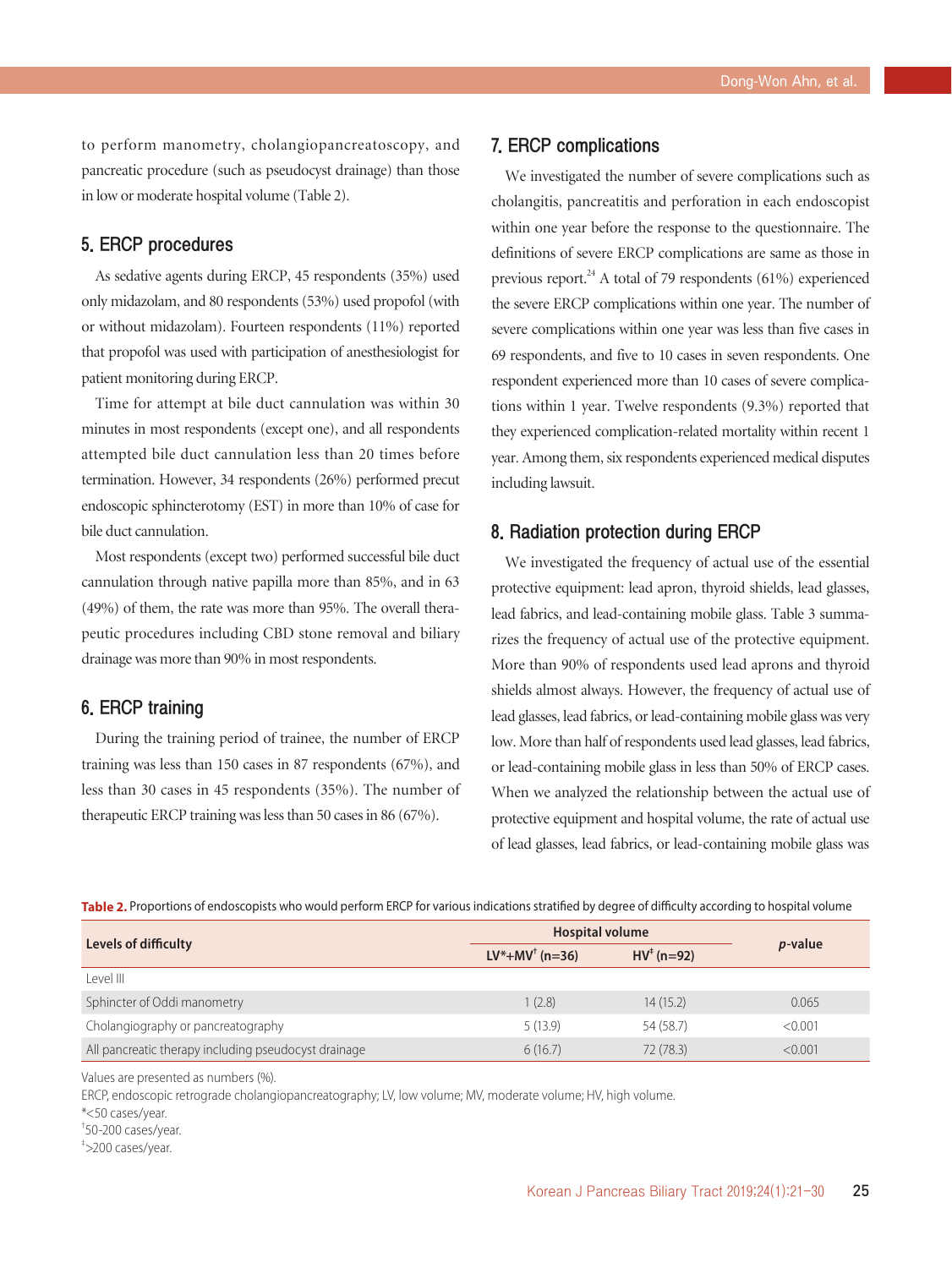significantly lower in respondents in LV or MV hospital than HV hospital (36.1% vs. 73.6%). The location of radiation source was over-couch in 97 respondents (76%) and under-couch in 31 respondents (24%). Among 97 respondents with over-couch radiation source, only 50 respondents (52%) reported having lead shields such as lead fabrics or lead-containing mobile glass.

The frequency of actual putting on radiation dosimeters is also summarized in Table 3. About 50% of both ERCP endoscopists and assistants did not put on the radiation dosimeters during ERCP. The location of the radiation dosimeters was chest inside lead apron in 83 (85%), chest outside lead apron in eight (8%), and neck inside thyroid shield in five (5%), respectively.

When we investigate the results of regular radiation monitoring during ERCP, seven respondents (6%) reported that they have experienced the excess of upper limit of radiation proposed from the International Commission on Radiological Protection Recommendation  $(ICRP)^{25}$  that a person can safely be exposed to in a year (20 millisivert). Furthermore, 53 respondents (43%) reported that they have not measured radiation exposure on a periodic basis.

With regard to the 2009 ERCP-related radiation damage prevention recommendations of the KPBA, 96 (75%) respondents have attended lectures or read documents on the subject. Among these 96 respondents, 72 (75%) reported a changed awareness about radiation protection and an additional effort to improve the radiation protection such as purchase of additional protective equipment, use of protective equipment all the times, or initiation of radiation monitoring.

## **DISCUSSION**

This national survey is the first comprehensive survey on the ERCP practice in Korea. According to the database of HIRA, the number of ERCP in Korea has been consistently increased reaching more than 50,000 since 2016. The annual ERCP rate in Korea was 82.6 per 100,000 inhabitants in 2010, which is not inferior to those in other developed countries.

Although ERCP volume is not inferior to those in other developed countries, it would be problematic that most ERCP services in Korea are provided by university hospital or general hospital. In other developed countries, in contrast, ERCP service provided by community health providers covers a substantial proportion of population, with the success rate and adverse event rate of routine ERCP being comparable or slightly inferior to those at academic medical centers.<sup>8,26-28</sup> Because the database of HIRA shows that ERCP services provided by hospital or clinic (small community health providers) covers a minimal proportion (less than 1%), we can expect that individual ERCP volume in these community health providers would be very low in Korea. Although the association between the ERCP volume and the quality and outcome of ERCP has not been conclusive, $11$  many studies show positive relationships between the ERCP volume

| Table 3. The frequency of actual use of the essential protective equipment and actual putting on radiation dosimeters |
|-----------------------------------------------------------------------------------------------------------------------|
|                                                                                                                       |

| <b>Frequency</b>             | The number of respondents |          |         |                |                |  |
|------------------------------|---------------------------|----------|---------|----------------|----------------|--|
|                              | >95%                      | 80-95%   | 50%     | $1 - 50%$      | $< 1\%$        |  |
| Protective equipment         |                           |          |         |                |                |  |
| Lead apron                   | 126 (97.7)                | 0        | 0       | $\overline{0}$ | $\overline{0}$ |  |
| Thyroid shields              | 121 (93.8)                | 4(3.1)   | 1(0.8)  | 2(1.6)         | $\overline{0}$ |  |
| Lead glasses                 | 44 (34.1)                 | 10(7.8)  | 12(9.3) | 35(27.1)       | 25 (19.4)      |  |
| l ead fabrics                | 25 (19.4)                 | 4(3.1)   | 4(3.1)  | 16(12.4)       | 78 (60.5)      |  |
| Lead-containing mobile glass | 34(26.4)                  | 6(4.7)   | 5(3.9)  | 21(16.3)       | 61(47.3)       |  |
| Radiation dosimeters         |                           |          |         |                |                |  |
| ERCP endoscopists            | 45 (34.9)                 | 16(12.4) | 6(4.7)  | 45 (34.9)      | 17(13.2)       |  |
| Assistants                   | 41(31.8)                  | 18(14.0) | 7(5.4)  | 41(31.8)       | 20(15.5)       |  |

Values are presented as number (%) out of 129 total number of respondents.

ERCP, endoscopic retrograde cholangiopancreatography.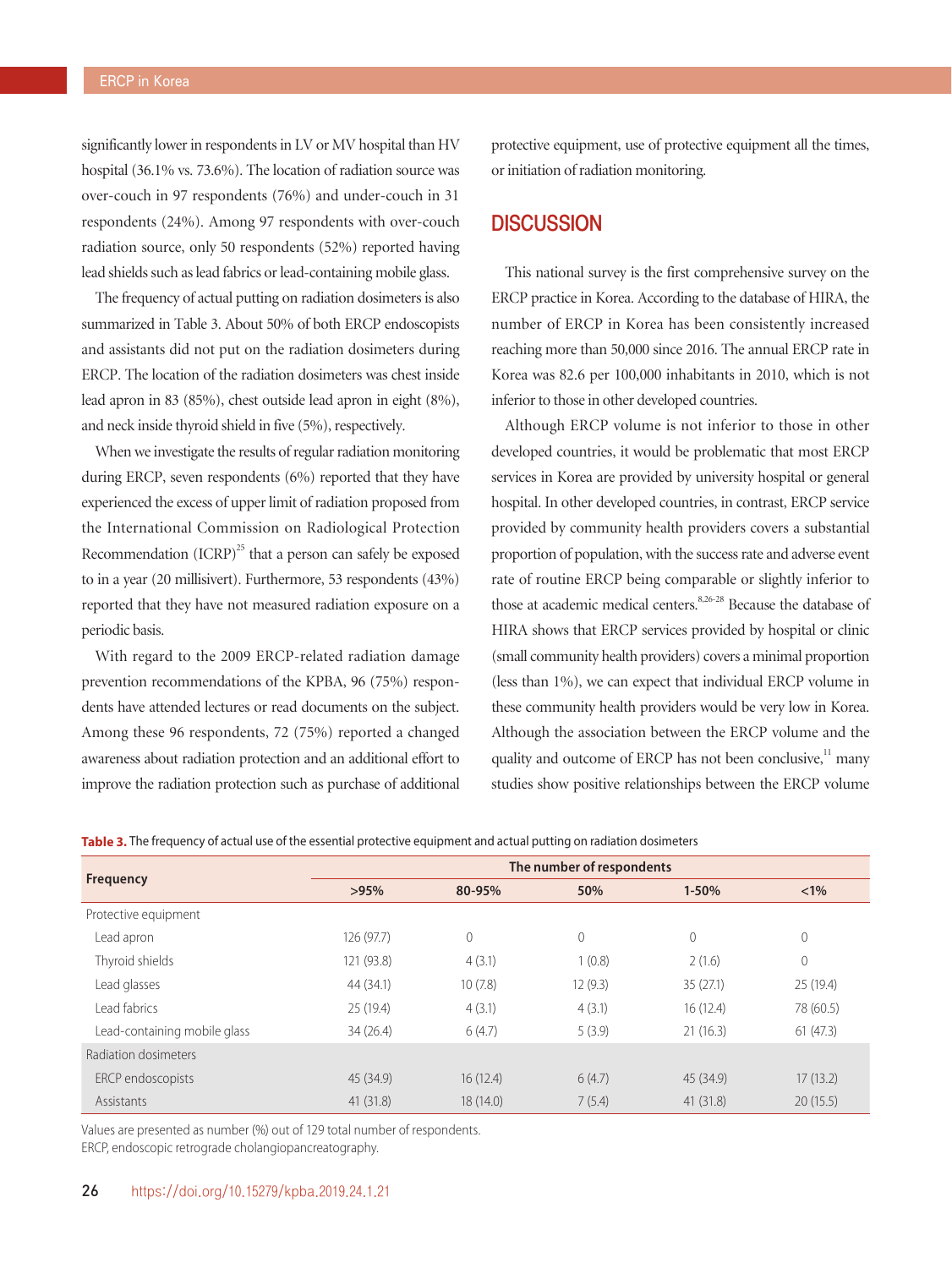and the outcome of ERCP. A recent large prospective, multicenter study from Austria showed greater technical success and fewer complications by endoscopists performing more than 50 ERCPs per year.<sup>14</sup> Studies in Sweden<sup>10</sup> and Italy<sup>29</sup> showed better outcomes in institutions doing more than 200 ERCPs per year. In North America, Freeman et al.<sup>19</sup> showed that ERCP endoscopists doing more than 50 sphincterotomies per year were more successful and had fewer complications, especially less severe ones. Based on the results of these previous studies, some experts argue that anyone performing fewer than 50 ERCP per year should consider carefully their reasons for continuing and those who wish to continue should justify their decision by collecting performance data prospectively.<sup>30</sup> Considering very low ERCP volume in the small community health providers in Korea, a great effort should be made to improve quality of ERCP practice.

In the results about ERCP indications in our survey, most ERCP endoscopists across all groups (LV, MV, and HV) performed all of level I procedures. And most ERCP endoscopists also performed large CBD stone (>10 mm) removal, drainage for hilar tumors or benign intrahepatic strictures, precut sphincterotomy, and lithotripsy. However, ERCP endoscopists with individual LV were less likely to perform most of level II or III procedures such as minor papilla cannulation, drainage for hilar tumors or benign intrahepatic strictures, precut sphincterotomy, therapeutic ERCP in Billroth-II anastomosis, lithotripsy, and IHD stone removal. And ERCP endoscopists in LV or MV hospital were less likely to perform manometry, choangiopancreatoscopy, or pancreatic procedure. These results are similar to those from a previous survey in other countries.<sup>1</sup>

In this survey, most respondents showed more than 85% of successful bile duct cannulation through native papilla and more than 90% of success in CBD stone removal and biliary drainage. Therefore, most respondents reached more than 85% of successful therapeutic procedures. These results fulfill the standard of quality indicators that have been proposed.<sup>3-6</sup> In our survey, time for attempt at bile duct cannulation was within 30 minutes in most respondents, and all respondents attempted bile duct cannulation less than 20 times before termination. These results are somewhat different from those from a previous survey in other country, in which not a few HV endosopists persisted

more than 30 minutes and with greater attempts at bile duct cannulation before terminating the procedure.<sup>1</sup> Guidelines from the American Society for Gastrointestinal Endoscopy (ASGE) suggests that most experienced endoscopists do not rely on precut EST methods in more than 10 to 15% of cases and these precut methods should not be used as an alternative to proper cannulation techniques.<sup>3</sup> In our survey, however, more than a fourth of ERCP endoscopists performed precut EST in more than 10% of case for bile duct cannulation. According to the results in our survey, we can expect that not a few ERCP experts in Korea prefer early precut EST rather than persistent attempt of conventional cannulation in case of difficult bile duct cannulation.

To date, there is no international consensus regarding the minimum standards for ERCP training and accreditation.<sup>2</sup> The ASGE has suggested an 80% success rate in cannulation/basic treatment as a benchmark for competence.<sup>31</sup> And a study from Duke University reported that their fellows were only approaching 80% competence after performing 180 to 200 ERCPs.<sup>21</sup> In the UK, the Joint Advisory Group on Gastrointestinal Endoscopy has indicated that trainees should perform at least 180 ERCPs under supervision, and they cannot be considered competent in ERCP until they can cannulate the desired duct in over 90% of cases.<sup>12,32</sup> In the results about ERCP training of our survey, most ERCP endoscopists, during their periods of trainee, were insufficiently trained to perform ERCP. The number of ERCP training was less than 150 cases in two thirds of respondents, and a third of respondents reported that they have been trained to perform ERCP with less than 30 cases. In Korea, while the number of institutions in which ERCP can be performed is consistently increasing, the number of institutions in which sufficient ERCP training can be provided to trainees is not nationally sufficient yet. Furthermore, duration of ERCP training is too short for fellows to gain adequate experience of ERCP in real clinical practice in most institutions. Although the problem of large numbers of ERCP trainees performing relatively few ERCP procedures is not unique to Korea,<sup>2</sup> an awareness of this problem should be increased and consideration to improve ERCP training should be made in future.

Protective equipment is essential to reduce radiation exposure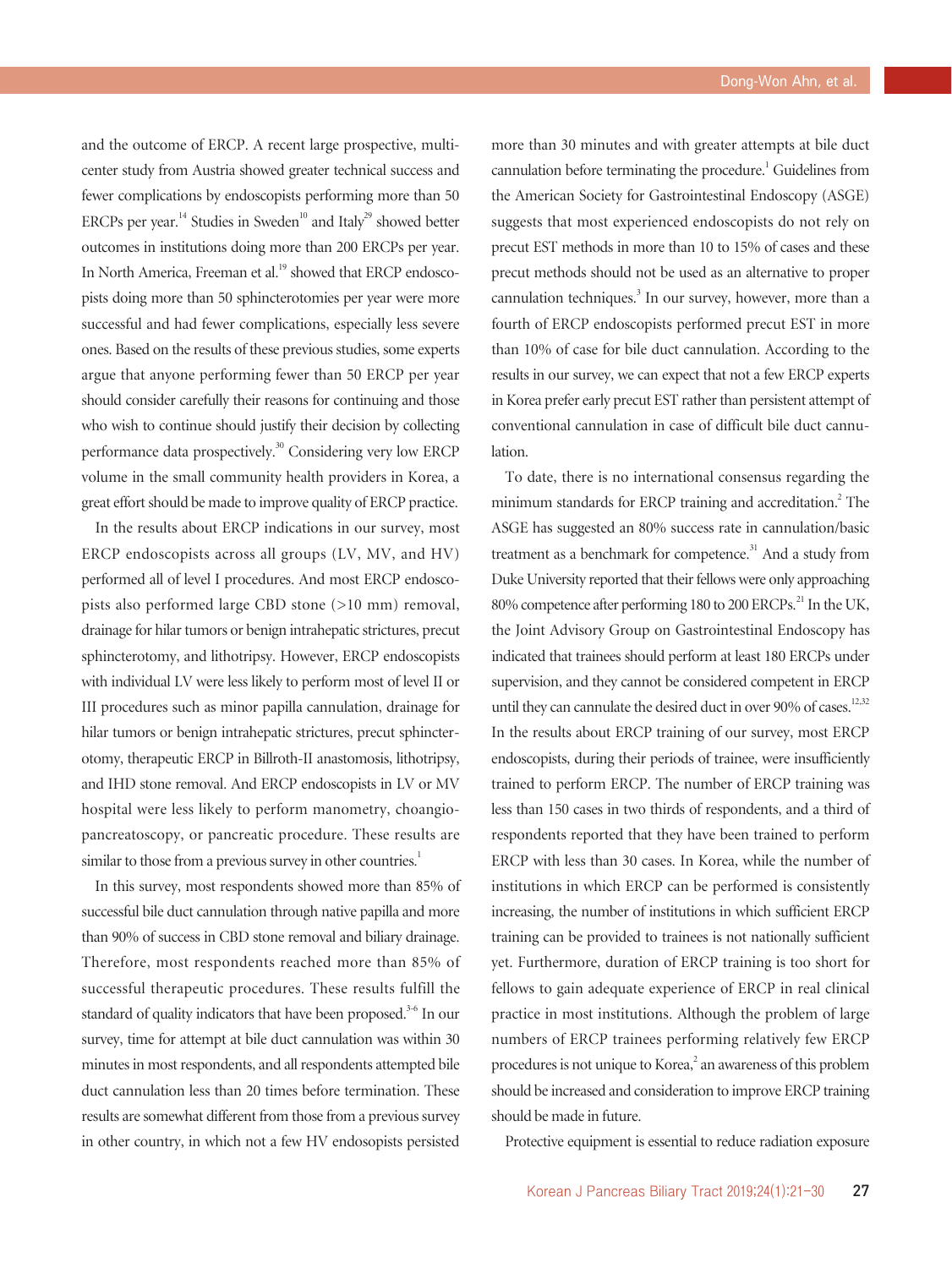during ERCP procedure.<sup>33</sup> The ASGE recommends that all health care providers wear lead aprons and have thyroid shields in place in order to practice ERCP, that those performing ERCP close to their patients should wear lead glasses as well, and that lead shields should be set up in front of those performing ERCP. $34$  In the results about radiation protection in our survey, most endoscopists put on lead apron and thyroid shield actually during ERCP, however, the rate of actual use of lead glasses, lead fabrics, or lead-containing mobile glass was low especially in LV or MV hospitals. Half of respondents who reported to have overcouch radiation source reported that they did not have lead shields. Radiation dosimeter is a crucial tool in drawing attention to radiation hazards. However, in our survey, about half of respondents (both ERCP endoscopists and assistants) did not put on the radiation dosimeters during ERCP. Furthermore, more than 40% of respondents reported that they have not measured radiation exposure on a periodic basis. KPBA has already performed a national survey of radiation exposure protection and has reported the results of the survey in 2013.<sup>33</sup> The results of this previous survey are similar to those of our survey. However, the rate of respondents who have attended lectures or read documents on the 2009 ERCP-related radiation damage prevention recommendations of the KPBA was increased in our survey compared to that in the previous survey (from 40% to  $75\%$ ).<sup>33</sup> And considerable proportions of these respondents reported a changed awareness about radiation protection and an additional effort to improve the radiation protection. Therefore, a persistent nationwide promotion of the recommendations by KPBA would help to improve practice of radiation protection.

There are limitations in our study. First, the questionnaire of this survey was retrospective and retrospective one which could not avoid recall bias. Second, because the survey relating the questions about severe ERCP complications relied on the estimation of each respondent, the incidence of severe complications could not be assessed both nationally and separately to each institution, which is an important issue in ERCP. While 12 ERCP endoscopists reported that they experienced post-ERCP mortality within recent 1 year, the exact frequency of mortality could not be assessed either. And, the relationship between the ERCP

volume and the incidence of severe complications could not be analyzed. Third, this survey was questioned only to ERCP endoscopists registered to the registry of the KPBA rather than performed to ERCP endoscopists who work in hospital or clinic and were not registered to the KPBA registry. However, considering that most ERCP procedures (more than 99%) are performed in university hospital or general hospital in Korea, the findings of this survey would be representative of the status of ERCP practices in Korea.

In conclusion, annual ERCP rates in Korea have been consistently increased over recent years. Technical issues during ERCP procedures in Korea fulfill the standard of quality indicators. However, ERCP training and radiation protection during ERCP did not meet the standard of quality indicators especially in institutions with low and moderate hospital volume. A great effort is needed to improve issues about ERCP training and radiation protection.

## 요 약

배경/목적: 한국의 내시경적 역행성 담췌관 조영술(ERCP) 의 질을 평가한 전국적인 실태 조사 결과를 표준 질지표와 비교 하여 기술하고자 한다.

방법: 건강보험심사평가원의 자료를 분석하였고, 이후에 무 기명으로 전국적인 설문 조사를 시행하였다.

결과: ERCP 의사 157명 중에서 129명이 설문에 응답하여 82.2%의 회수율을 보였다. 한국에서 ERCP 시행률은 지속적으 로 증가하였다. 약 반수의 의사는 1인당 ERCP 양이 연간 200예 이상으로 시술량이 많은 ERCP 의사에 속하였다. 대부분의 ERCP 의사들은 1단계의 ERCP 시술을 시행하였으나 담췌관 내압 측정, 담관-췌관경 및 췌장 시술은 많은 양의 시술을 하는 병원에서만 시행하였다. 대부분의 ERCP 의사들은 90% 이상 의 성공률을 보였으나, 예비 괄약근 절개율이 약 25%로 표준 질지표보다 높았다. 12명의 ERCP 의사들이 최근 1년간 ERCP 후 환자가 사망하는 합병증을 경험하였다. 또한 ERCP 수련과 시술량이 낮거나 중등도인 병원의 방사선 차폐는 표준 질지표 에 도달하지 못하였다.

결론: 한국의 ERCP 술기는 표준적인 질지표를 충족하였으 나, ERCP 수련과 방사선 차폐 문제는 향후 개선이 필요하다.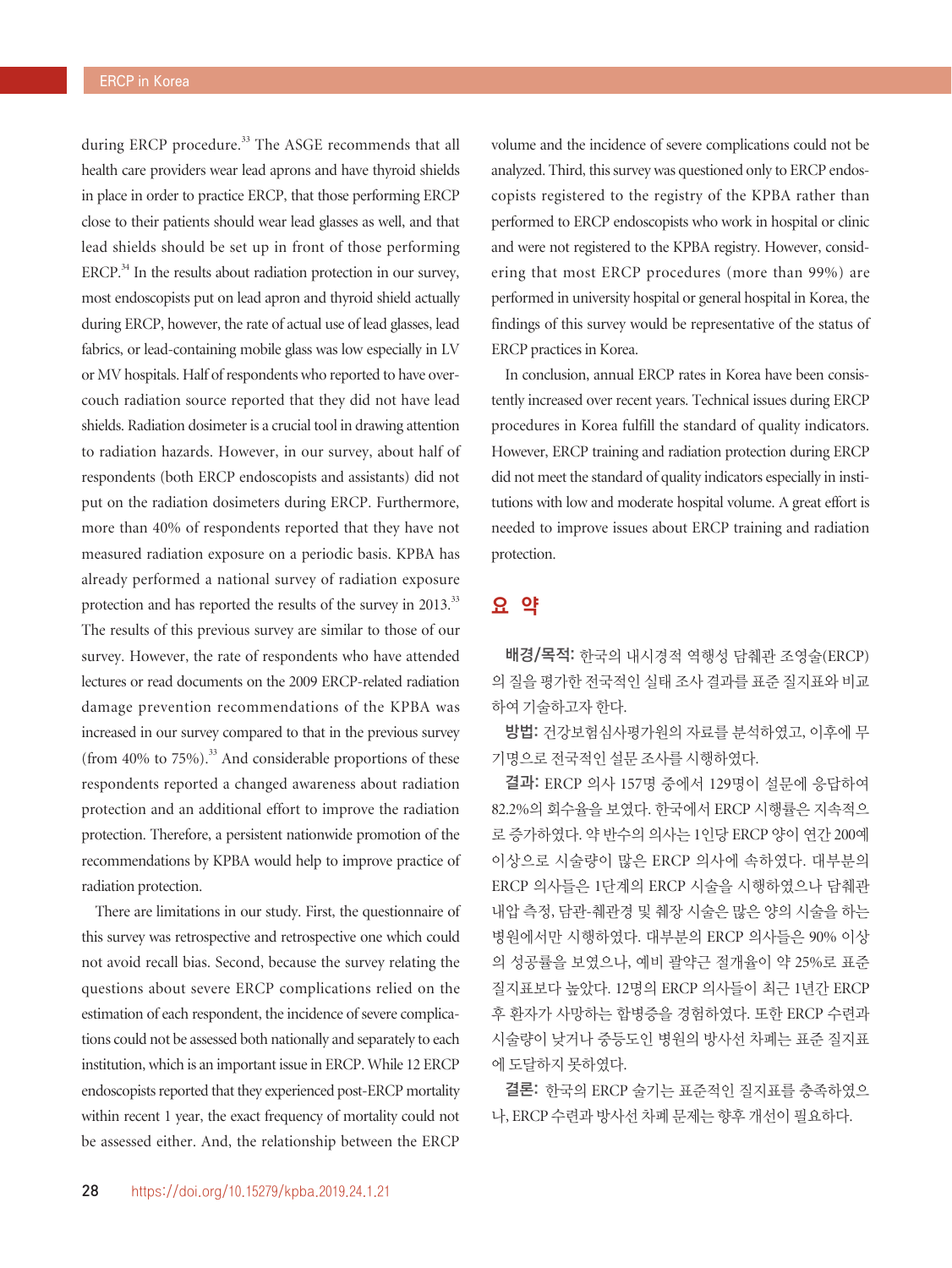국문 색인: 췌담도 조영술, 내시경적 역행성, 설문 조사 및 설문지, 질지표, 대한민국

## Conflicts of Interest

The authors have no conflicts to disclose.

## **REFERENCES**

- 1. Coté GA, Keswani RN, Jackson T, et al. Individual and practice differences among physicians who perform ERCP at varying frequency: a national survey. Gastrointest Endosc 2011;74:65-73.e12.
- 2. Williams EJ, Taylor S, Fairclough P, et al. Are we meeting the standards set for endoscopy? Results of a large-scale prospective survey of endoscopic retrograde cholangio-pancreatograph practice. Gut 2007;56:821-829.
- 3. Baron TH, Petersen BT, Mergener K, et al. Quality indicators for endoscopic retrograde cholangiopancreatography. Am J Gastroenterol 2006;101:892-897.
- 4. Adler DG, Lieb JG 2nd, Cohen J, et al. Quality indicators for ERCP. Gastrointest Endosc 2015;81:54-66.
- 5. Ang TL, Cheng J, Khor JL, et al. Guideline on training and credentialing in endoscopic retrograde cholangiopancreatography. Singapore Med J 2011;52:654-657.
- 6. Springer J, Enns R, Romagnuolo J, Ponich T, Barkun AN, Armstrong D. Canadian credentialing guidelines for endoscopic retrograde cholangiopancreatography. Can J Gastroenterol 2008;22:547-551.
- 7. Cotton PB, Romagnuolo J, Faigel DO, Aliperti G, Deal SE. The ERCP quality network: a pilot study of benchmarking practice and performance. Am J Med Qual 2013;28:256-260.
- 8. Colton JB, Curran CC. Quality indicators, including complications, of ERCP in a community setting: a prospective study. Gastrointest Endosc 2009;70:457-467.
- 9. Liao Z, Hu LH, Xin L, Li ZS. ERCP service in China: results from a national survey. Gastrointest Endosc 2013;77:39-46.e1.
- 10. Enochsson L, Swahn F, Arnelo U, Nilsson M, Löhr M, Persson G. Nationwide, population-based data from 11,074 ERCP procedures from the Swedish Registry for Gallstone Surgery and ERCP. Gastrointest Endosc 2010;72:1175-1184, 1184.e1-e3.
- 11. Hu LH, Xin L, Liao Z, et al. ERCP development in the largest developing country: a national survey from China in 2013. Gastrointest Endosc 2016;84:659-666.
- 12. Kim J, Park ET, Son BK, et al. ERCP educational guidelines for fellows. Korean J Pancreas Biliary Tract 2017;22:1-13.
- 13. Bodger K, Bowering K, Sarkar S, Thompson E, Pearson MG. All-cause mortality after first ERCP in England: clinically guided analysis of hospital episode statistics with linkage to registry of death. Gastrointest Endosc 2011;74:825-833.
- 14. Kapral C, Duller C, Wewalka F, Kerstan E, Vogel W, Schreiber F. Case volume and outcome of endoscopic retrograde cholangiopancreatography: results of a nationwide Austrian benchmarking project. Endoscopy 2008;40:625-630.
- 15. Glomsaker T, Søreide K, Aabakken L, Søreide JA. A national audit of temporal trends in endoscopic retrograde cholangiopancreatography in Norway. Scand J Gastroenterol 2011;46:116-121.
- 16. Ekkelenkamp VE, de Man RA, Ter Borg F, et al. Prospective evaluation of ERCP performance: results of a nationwide quality registry. Endoscopy 2015;47:503-507.
- 17. Peery AF, Dellon ES, Lund J, et al. Burden of gastrointestinal disease in the United States: 2012 update. Gastroenterology 2012;143:1179- 1187.e3.
- 18. Baudet JS, Borque P, Borja E, et al. Use of sedation in gastrointestinal endoscopy: a nationwide survey in Spain. Eur J Gastroenterol Hepatol 2009;21:882-888.
- 19. Freeman ML, Nelson DB, Sherman S, et al. Complications of endoscopic biliary sphincterotomy. N Engl J Med 1996;335:909-918.
- 20. Rabenstein T, Schneider HT, Nicklas M, et al. Impact of skill and experience of the endoscopist on the outcome of endoscopic sphincterotomy techniques. Gastrointest Endosc 1999;50:628-636.
- 21. Jowell PS, Baillie J, Branch MS, Affronti J, Browning CL, Bute BP. Quantitative assessment of procedural competence. A prospective study of training in endoscopic retrograde cholangiopancreatography. Ann Intern Med 1996;125:983-989.
- 22. Chutkan RK, Ahmad AS, Cohen J, et al. ERCP core curriculum. Gastrointest Endosc 2006;63:361-376.
- 23. Eisen GM, Dominitz JA, Faigel DO, et al. Guidelines for advanced endoscopic training. Gastrointest Endosc 2001;53:846-868.
- 24. Cotton PB, Lehman G, Vennes J, et al. Endoscopic sphincterotomy complications and their management: an attempt at consensus. Gastrointest Endosc 1991;37:383-393.
- 25. 1990 recommendations of the international commission on radiological protection. Ann ICRP 1991;21:1-201.
- 26. Dumonceau JM, Rigaux J, Kahaleh M, Gomez CM, Vandermeeren A, Devière J. Prophylaxis of post-ERCP pancreatitis: a practice survey. Gastrointest Endosc 2010;71:934-939.
- 27. Rabago L, Guerra I, Moran M, et al. Is outpatient ERCP suitable, feasible, and safe? The experience of a Spanish community hospital. Surg Endosc 2010;24:1701-1706.
- 28. Nagar AB. ERCP in the community: the benchmarks have been set. Gastrointest Endosc 2009;70:468-470.
- 29. Loperfido S, Angelini G, Benedetti G, et al. Major early complications from diagnostic and therapeutic ERCP: a prospective multicenter study. Gastrointest Endosc 1998;48:1-10.
- 30. Cotton PB. Are low-volume ERCPists a problem in the United States? A plea to examine and improve ERCP practice-NOW. Gastrointest Endosc 2011;74:161-166.
- 31. Principles of training in gastrointestinal endoscopy. From the ASGE.